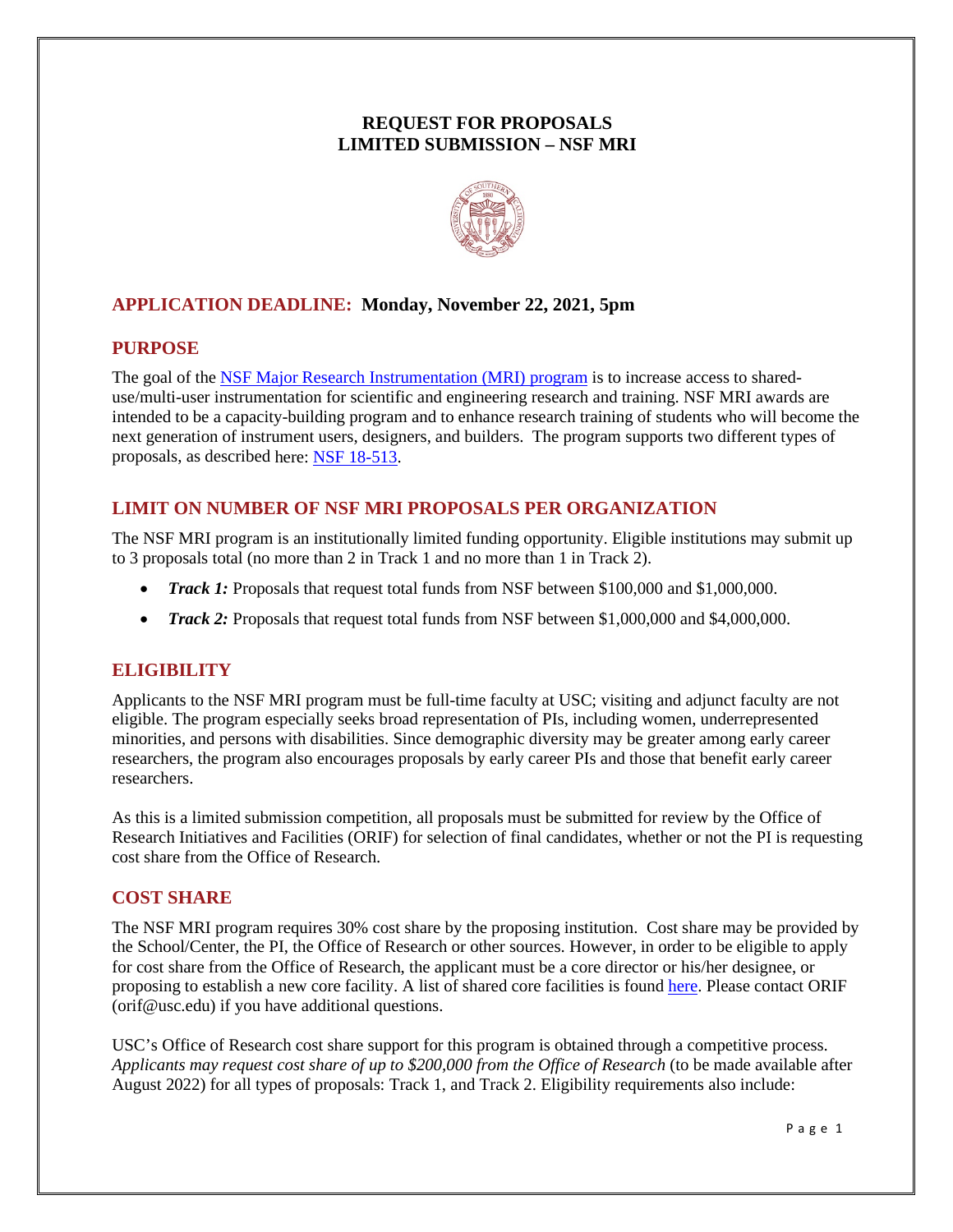- a) All instrumentation supported by USC Office of Research cost share must be housed at a core facility and made available to the entire university community;
	- o The PI or relevant core lab director must endorse a Core Laboratory Agreement, committing to support ongoing operation and maintenance costs of the infrastructure.
	- o Core facilities are required to use USC FBS software for invoicing (*if user fees are charged*) as well as to promote core services and instrumentation available to USC researchers [\(https://orif.usc.edu/shared-resources/fbs/\)](https://orif.usc.edu/shared-resources/fbs/).

## **INTERNAL PROPOSAL REVIEW PROCESS**

The internal NSF MRI proposals will be reviewed by faculty and relevant Office of Research staff, who will provide reviews to the proposers and a prioritized list of recommendations to the Vice President of Research.

### **REVIEW CRITERIA**

- a) *Impact*: The degree to which the proposed equipment will make a substantial difference in USC's research activities and fulfill an unmet need.
- *b) Strategic Importance*: The proposal should demonstrate how the equipment meets a strategic need.
- *c) Participation:* An indication of the faculty who would utilize the equipment and the degree to which the user base spans multiple schools and campuses.
- *d) Commitment:* Commitment for ongoing support and maintenance from the PI, PI's school, center, or department.

## **FURTHER INFORMATION AND PROGRAM CONTACT INFORMATION**

Questions about the award or the application submission process should be directed to Mike Yarsky at [orif@usc.edu.](mailto:orif@usc.edu)

### **For submission instructions, see submission Guidelines.**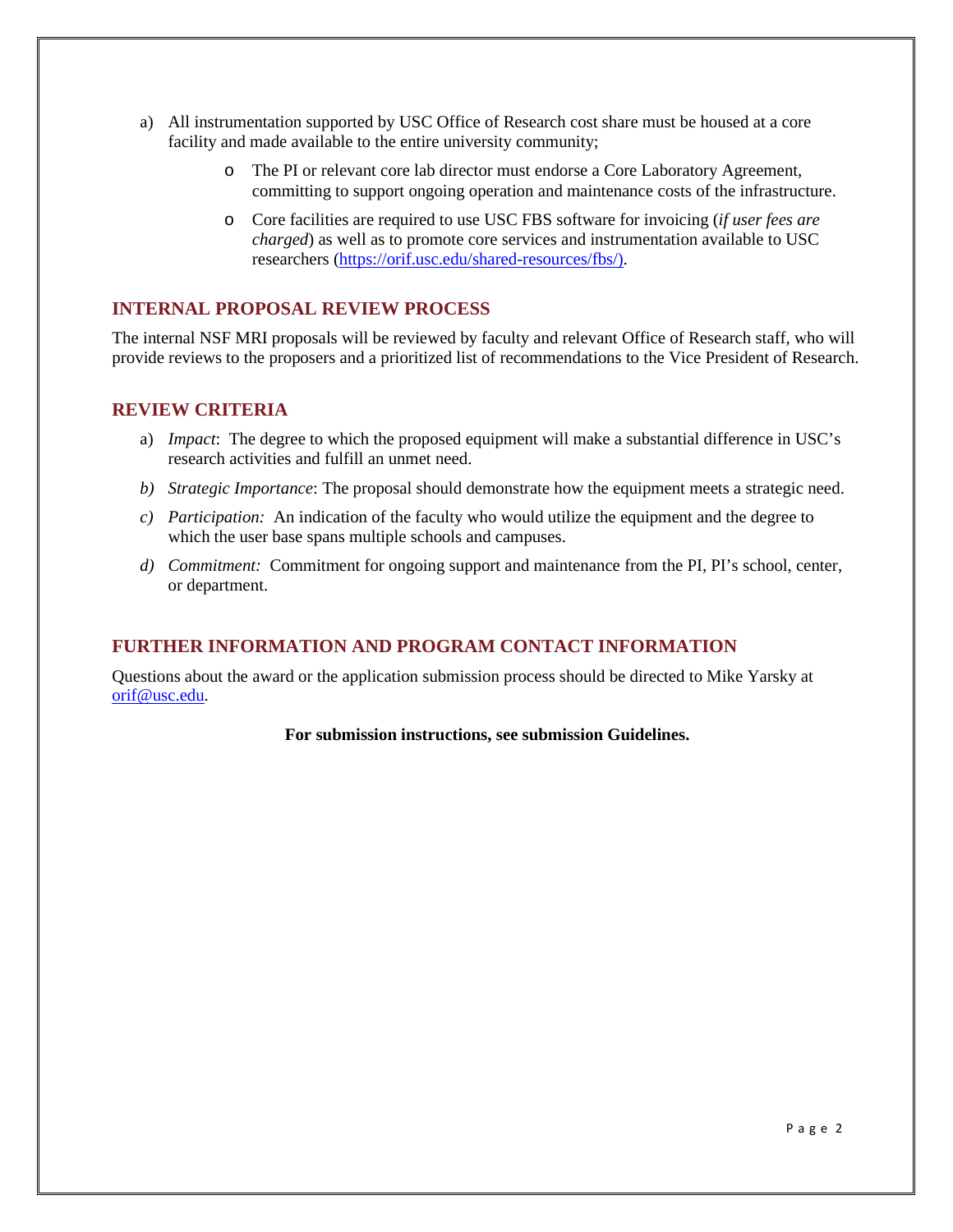# **REQUEST FOR PROPOSALS USC CORE INSTRUMENTATION FUND**



## **GUIDELINES**

## **PROPOSAL GUIDELINES**

#### **Proposals are submitted using the Office of Research application submission and reporting portal [\(here\)](https://orif.usc.edu/oor-portal/)**

**Format:** Proposal documents should be written using a standard font, 12 point, single-spaced, with one inch margins, and all documents should be uploaded as PDFs.

# **PROPOSAL COMPONENTS**

**Cover page information** (to be filled out on line via the submission portal)

- *a)* PI (and co-PI, if relevant) name and contact information (including 10-digit USC ID)
- *b)* Proposal title
- *c)* Instrument name and manufacturer

#### **Cost share:**

- *a)* Total cost of instrument
- *b)* Amount requested from NSF
- *c)* Is cost share requested from the Office of Research?
- *d)* Is cost share provided by other sources (school, external sources)?
- *e)* Is this a new core (Y/N)

**Sections to be uploaded:** Please do not submit additional materials not requested by this RFP as those will be deleted. Please upload each of the sections below individually.

- *a)* **Abstract:** Not to exceed 20 lines of text**;** a succinct, stand-alone description of the proposed instrumentation.
- *b)* **Proposal Narrative**: Not to exceed 3 pages including figures and tables; include the following components with the headers below:
	- *i. Research Impact*

Describe the research that will be supported as a result of the proposed instrumentation. Explain the relationship of the proposed funding to PI's research and, if applicable, to the faculty who will utilize the core facility, providing evidence that the faculty have a strong track record of externally funded research and peer-reviewed publications.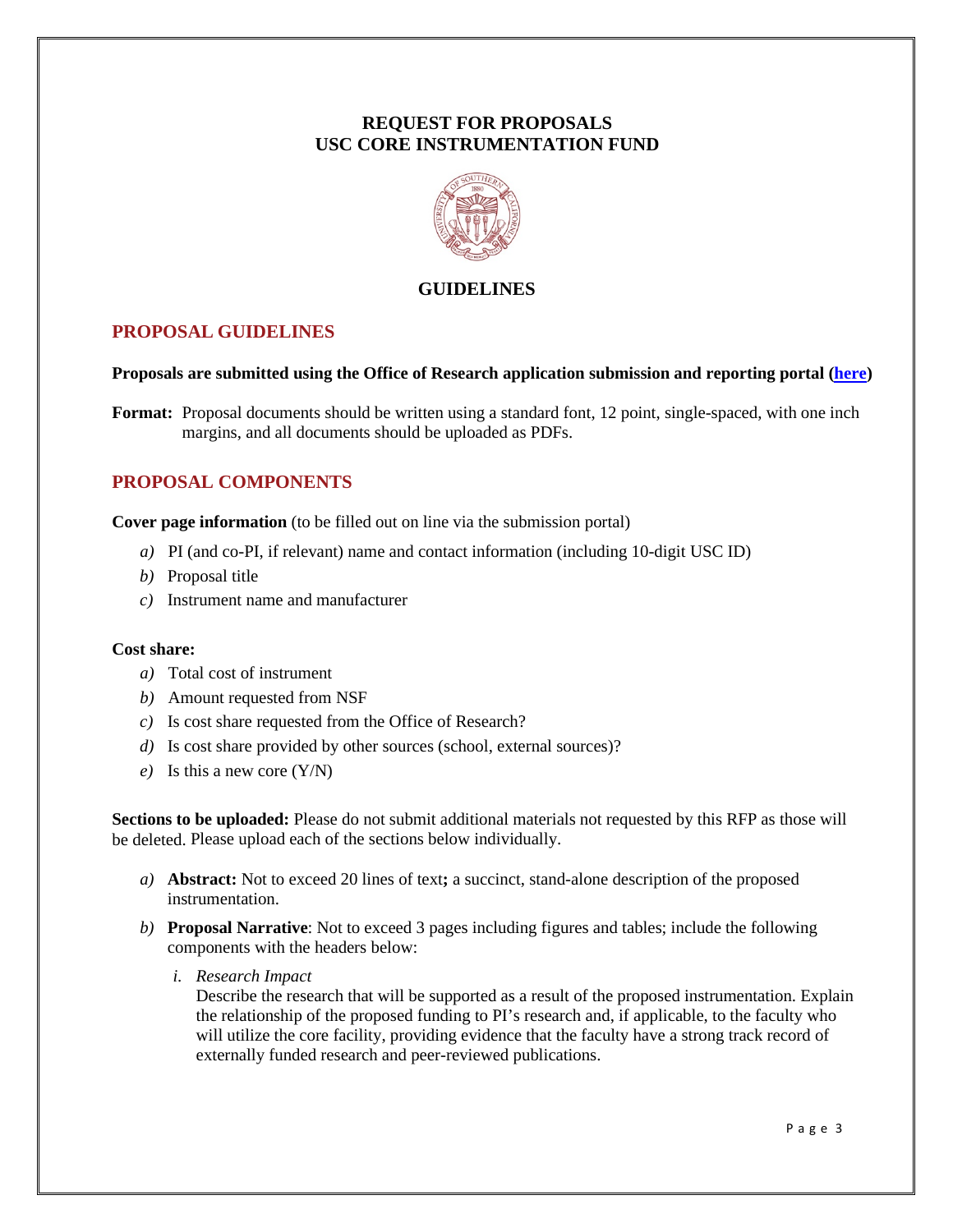*ii. Need*

Identify the need for the proposed instrumentation. If related instrumentation exists at USC, describe why it is not sufficient to meet the research and training need. Explain if/how relevant researchers are currently conducting work in the absence of the proposed instrumentation.

*iii. Logistics*

Provide details (supported by price quotes) of the full cost of the proposed instrumentation, including installation, space renovation, and taxes. State where the equipment will be installed. If cost share is requested from the Office of Research, provide a budget showing: the total request from NSF, portion of the required 30% cost share from the Office of Research (up to \$200,000) and portion from other sources (list the sources). Describe how potential users will be made aware of and gain access to the instrumentation.

*iv. Sustainment*

If Office of Research cost share is requested, describe the commitment from the PI, school, department, or center to support the installation and ongoing maintenance and operation of the instrumentation. Demonstrate the source of funding for ongoing maintenance and operation.

*v. Prior Support*

Describe any prior support received under the NSF MRI program, and the outcomes of the prior support in terms of the infrastructure and the resulting research (required by the NSF).

*c)* **Budget Justification:** Not to exceed one page. Provide a brief explanation of each of the components of the budget.

#### *d)* **Manufacturer Quote**

- *e)* **List of Users**: Provide the name of expected users; identify those who have external research funding.
- *f)* **References**: 1 page maximum
- *g)* **Letter(s) of Support:** For applications from core facilities seeking Office of Research cost share, provide a letter of support from the unit that is committing to ongoing maintenance and operation of the core. Newly proposed cores should include a letter from at least one dean describing commitment to create and support the new core.
- *h)* **Curriculum Vitae***:* Provide a brief (5 pages max) CV or biosketch of the PI (and Co-PI, if applicable). NSF bio sketch format is preferred (NSF requires it).

### **PROPOSAL SUBMISSION**

Submit your proposal via the Office of Research application submission and reporting portal. Go to <https://provost.sma.usc.edu/prog/nsf-mri/> to log in (or create an account for yourself), using your USC email address.

### **APPLICATION DEADLINE: Monday, November 22, 2021, 5pm**

**Signatures:** By submitting the online application, applicants indicate their agreement to comply with USC policies, and award terms and conditions.

## **FURTHER INFORMATION AND PROGRAM CONTACT INFORMATION**